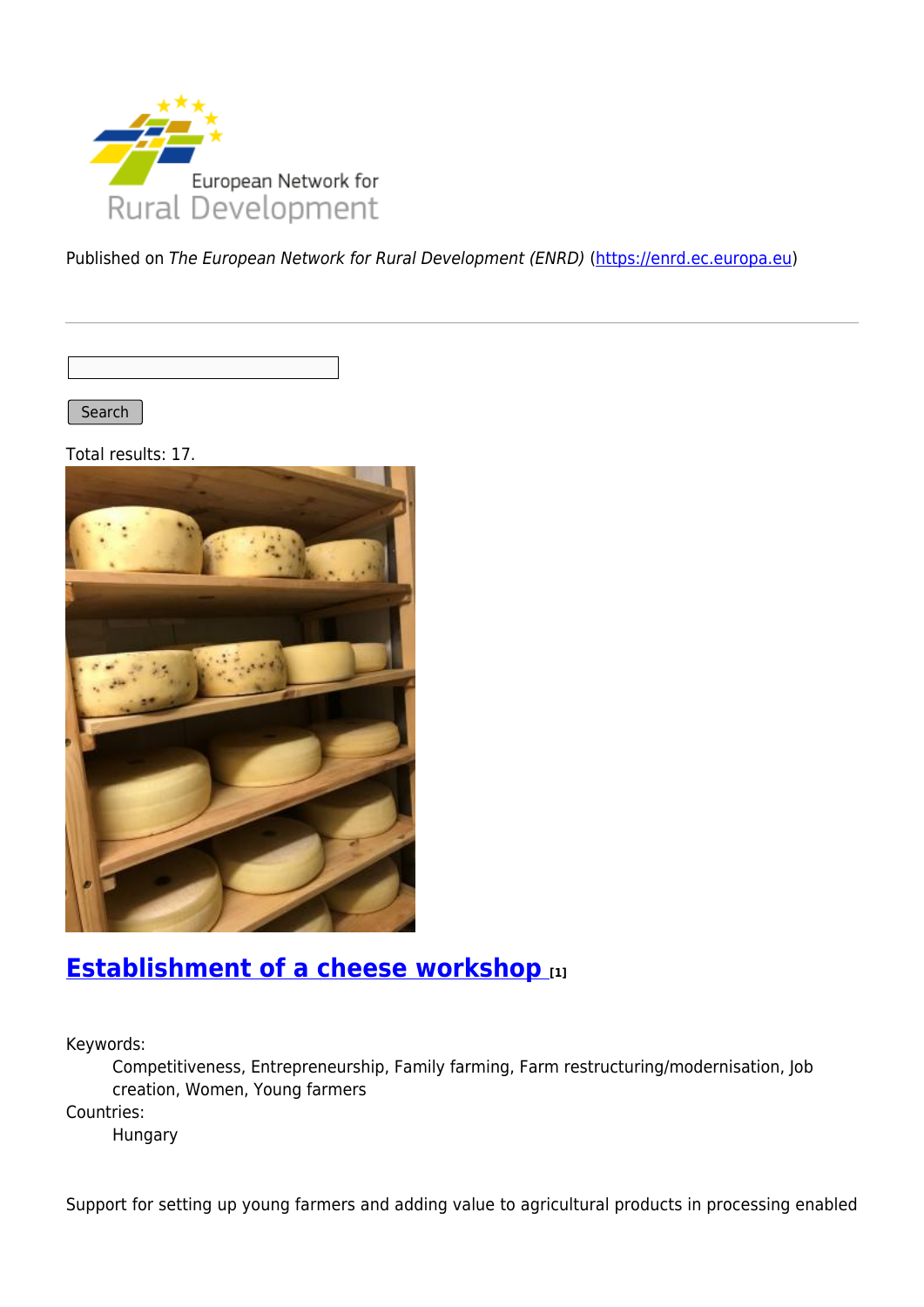a young entrepreneur to set up her own family business on producing artisanal dairy products.



# **[Codita Sorin-Cristian - a young farmer's individual](https://enrd.ec.europa.eu/projects-practice/codita-sorin-cristian-young-farmers-individual-enterprise_en) [enterprise](https://enrd.ec.europa.eu/projects-practice/codita-sorin-cristian-young-farmers-individual-enterprise_en) [2]**

Keywords:

Agriculture, Competitiveness, Family farming, Farm restructuring/modernisation, Rural SMEs, Young farmers

Countries:

Romania

EAFRD support enabled a young person to start his own commercially-oriented farm, thus contributing to the generational renewal of the sector.



**[Koronya Horticulture – developing a start-up business in](https://enrd.ec.europa.eu/projects-practice/koronya-horticulture-developing-start-business-horticulture_en)**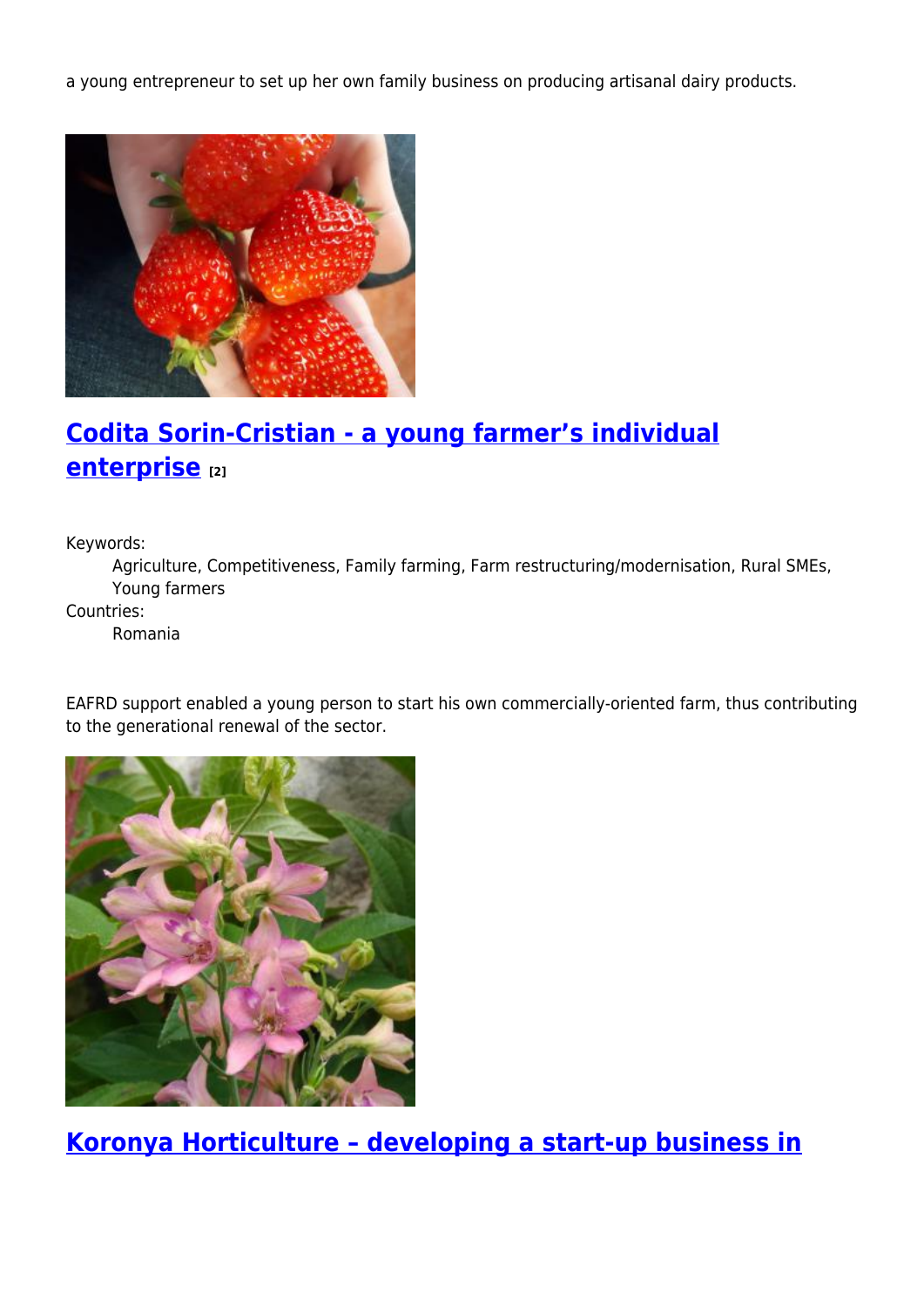#### **[horticulture](https://enrd.ec.europa.eu/projects-practice/koronya-horticulture-developing-start-business-horticulture_en) [3]**

Keywords:

Competitiveness, Direct marketing, Entrepreneurship, Rural business, Women, Young farmers Countries:

Hungary

A female entrepreneur used Rural Development Programme (RDP) support for young farmers to grow her business of producing herbs and container ornamental plants.



## **[Littles Ltd. – Setting up a new production line](https://enrd.ec.europa.eu/projects-practice/littles-ltd-setting-new-production-line_en) [4]**

Keywords:

Competitiveness, Entrepreneurship, Farm restructuring/modernisation, Job creation, Product quality, Rural business, Sustainability

Countries:

United Kingdom

A family business, trading high quality instant coffee, used EAFRD support to expand its business by installing a new more efficient production line.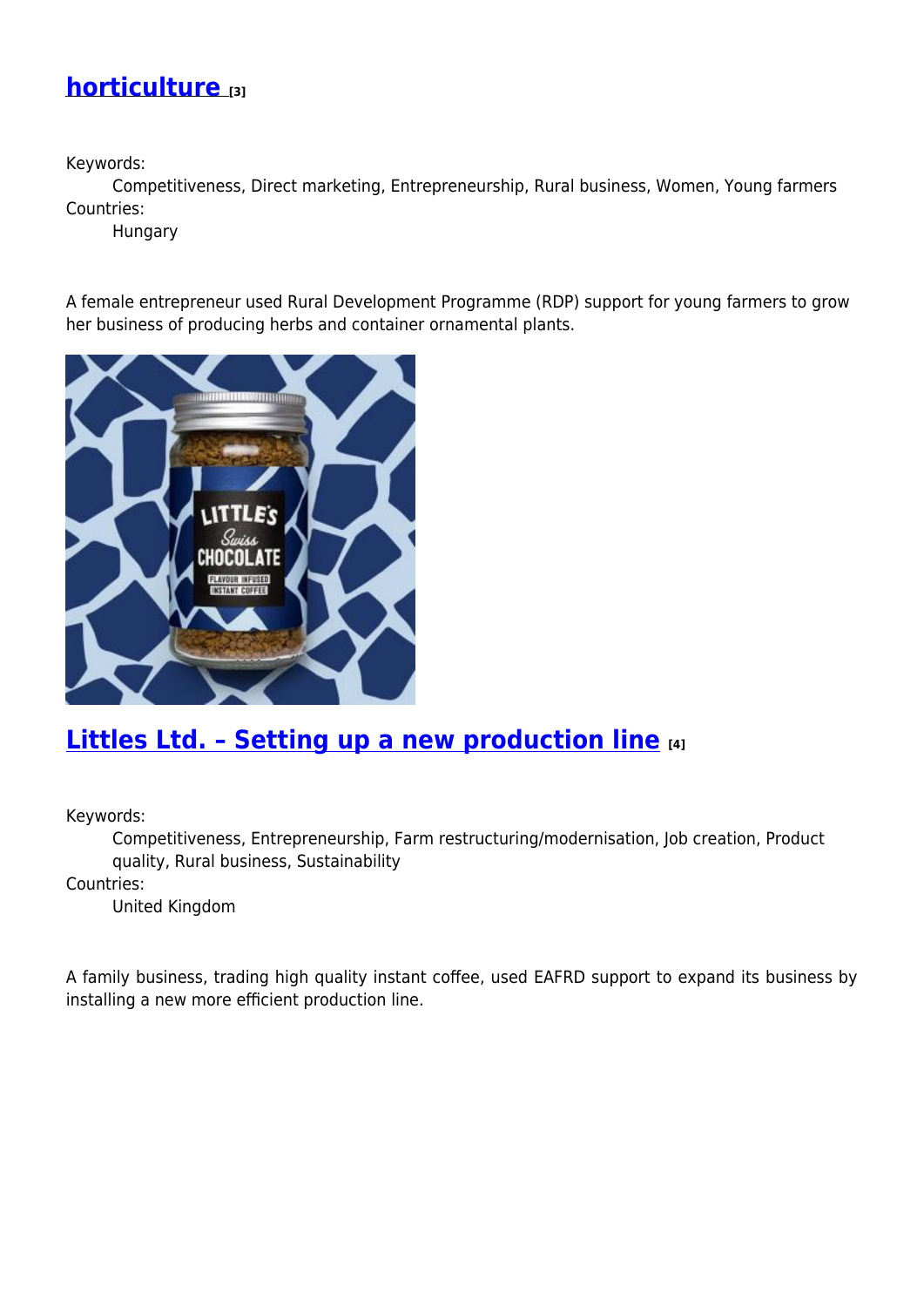

# **[RUSIMOVICI NEGOSLAV RAICO - Development and](https://enrd.ec.europa.eu/projects-practice/rusimovici-negoslav-raico-development-and-modernisation-vegetable-farm_en) [modernisation of a vegetable farm](https://enrd.ec.europa.eu/projects-practice/rusimovici-negoslav-raico-development-and-modernisation-vegetable-farm_en) [5]**

Keywords:

Agriculture, Competitiveness, Direct marketing, Entrepreneurship, Farm restructuring/modernisation

Countries:

Romania

Turning a subsistence family farm into a dynamic agri-business through modernization and adoption of affordable new equipment.



## **[TULARU' – Energy, Food and cultures](https://enrd.ec.europa.eu/projects-practice/tularu-energy-food-and-cultures_en) [6]**

Keywords:

Agriculture, Culture, Job creation, Local food, Organic farming, Short supply chains & local markets, Young farmers

Countries:

Italy

Tularù is an organic and multi-functional closed-cycle farm born that began life as a centre for sustainable production. It offers an alternative approach to solving current environmental, social and economic issues for farms.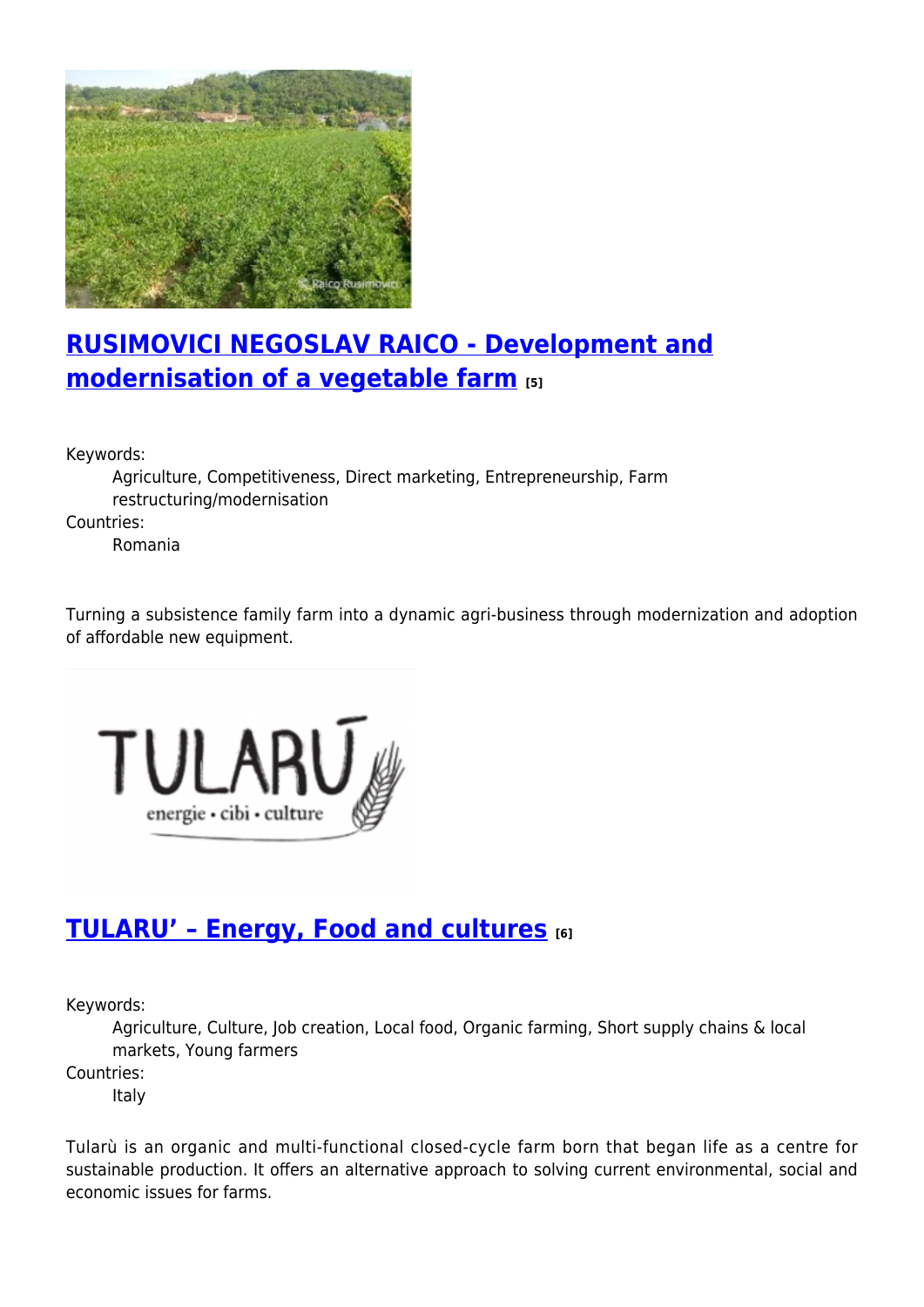

#### **[Cojocaru Nicusor-Alin holding, setting up as a young farmer](https://enrd.ec.europa.eu/projects-practice/cojocaru-nicusor-alin-holding-setting-young-farmer_en) [7]**

Keywords:

Agriculture, Competitiveness, Environmental protection, Job creation, Young farmers Countries:

Romania

Using RDP support to establish an agricultural holding, purchase agricultural machinery and launch a young farmer's career .



# **[Treak Cliff Cavern](https://enrd.ec.europa.eu/projects-practice/treak-cliff-cavern_en) [8]**

Keywords:

Competitiveness, Entrepreneurship, Farm restructuring/modernisation, Job creation, Rural business, Rural SMEs, Tourism

Countries:

United Kingdom

A project to enhance the facilities on a geological site, enable new visitor-based activities and attract more visitors who will spend more time in the area.

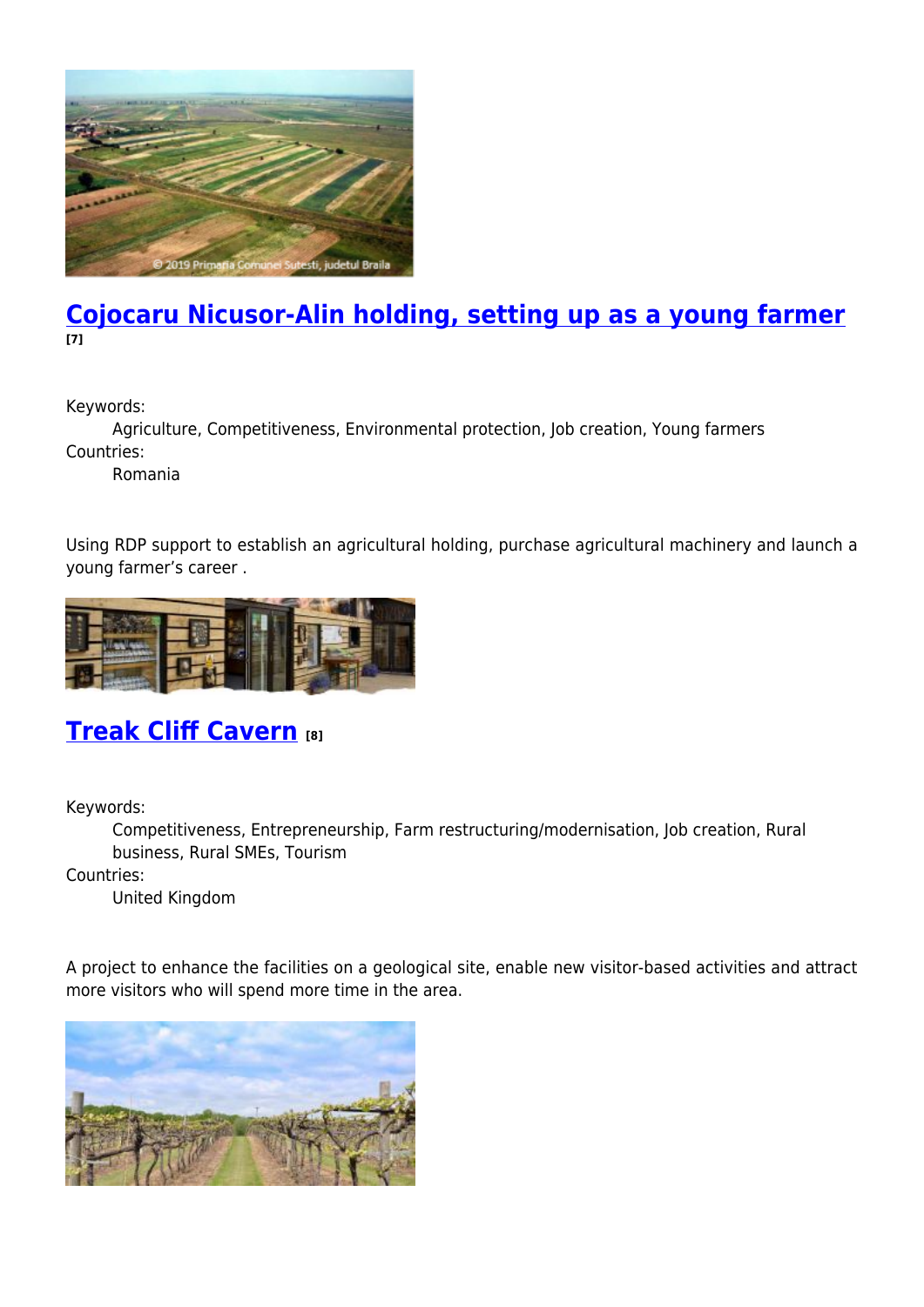# **[Biddenden Vineyards – modernisation project](https://enrd.ec.europa.eu/projects-practice/biddenden-vineyards-modernisation-project_en) [9]**

Keywords:

Agriculture, Competitiveness, Entrepreneurship, Farm restructuring/modernisation Countries:

United Kingdom

Expanding a viticulture business to meet market demand by investing in modern and efficient equipment.



# **[La Tournerie - 11 young agronomists starting up together in](https://enrd.ec.europa.eu/projects-practice/la-tournerie-11-young-agronomists-starting-together-agriculture_en) [agriculture](https://enrd.ec.europa.eu/projects-practice/la-tournerie-11-young-agronomists-starting-together-agriculture_en) [10]**

Keywords:

Agriculture, Animal husbandry, Competitiveness, Job creation, Organic farming, Young farmers Countries:

France

A group of young agronomists combined RDP support with innovative financial solutions like crowdfunding to develop a self-sufficient farm growing local, quality organic products.

#### **Pages**

**1** [2](https://enrd.ec.europa.eu/projects-practice/_en?page=1&f%5B0%5D=im_field_enrd_prj_keywords%3A20476&f%5B1%5D=im_field_enrd_prj_keywords%3A19738&f%5B2%5D=im_field_enrd_prj_keywords%3A19756&f%5B3%5D=sm_enrd_eu_countries%3AFrance&f%5B4%5D=im_field_enrd_prj_keywords%3A19720&f%5B5%5D=im_field_enrd_prj_measure%3A17097&f%5B6%5D=im_field_enrd_prj_keywords%3A20466&f%5B7%5D=sm_enrd_eu_countries%3AItaly&f%5B8%5D=sm_enrd_eu_countries%3ARomania&f%5B9%5D=im_field_enrd_prj_keywords%3A19742&f%5B10%5D=sm_enrd_eu_countries%3AHungary&f%5B11%5D=sm_enrd_eu_countries%3AUnited%20Kingdom&%3Bf%5B1%5D=im_field_enrd_prj_keywords%3A19720) [11]  $next$  [11]  $last \times [11]$